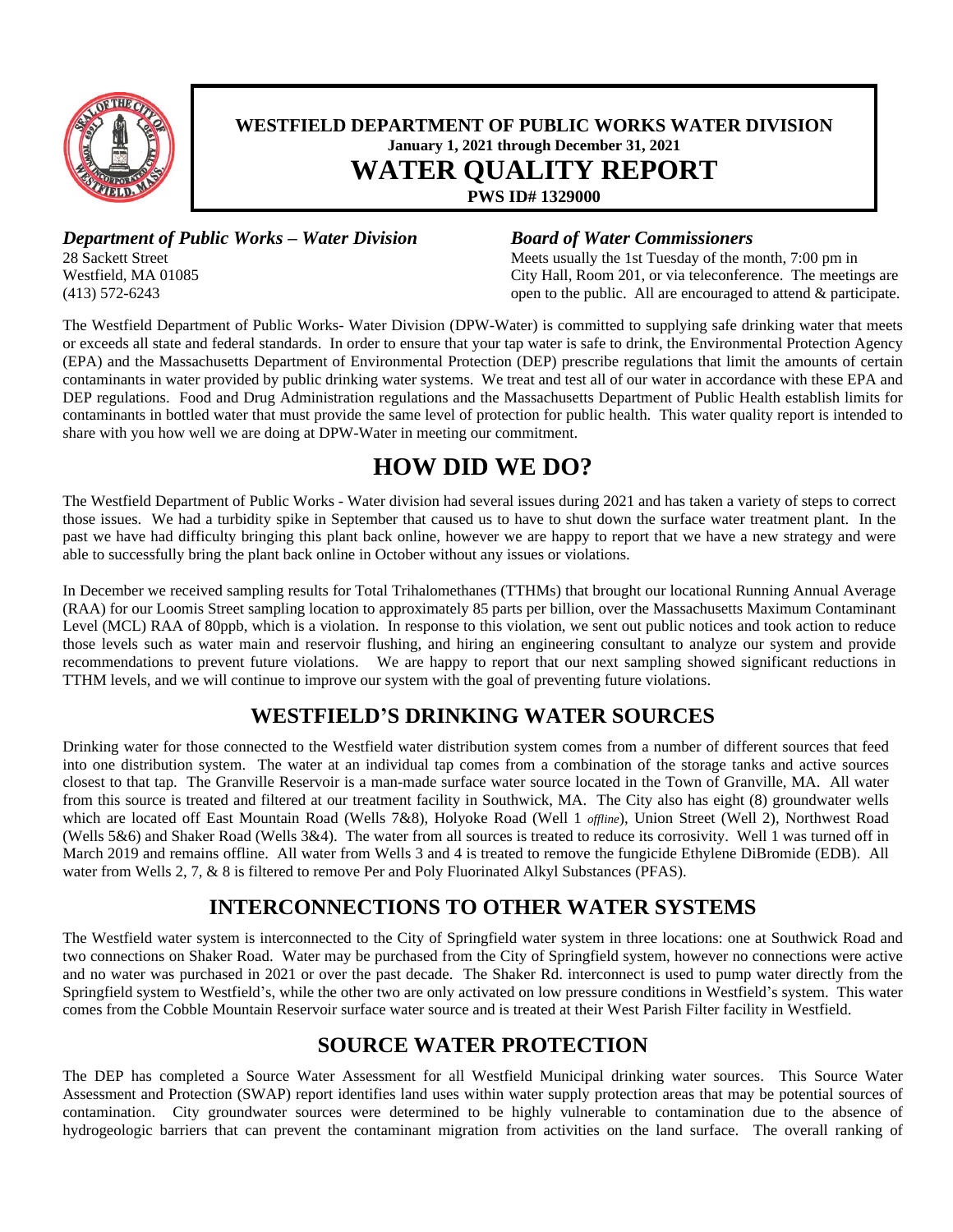susceptibility to contamination forWestfield's drinking water sources is high due to the presence of such high threat land uses as auto repair/body shops, airport, railroads, machine shops, transportation corridors and illegal dumping. Copies of this report are available at the DPW-Water office located at 28 Sackett Street.

### **EDUCATIONALINFORMATION**

Drinking water, including commercially bottled water, may reasonably be expected to contain at least small amounts of some contamination. The presence of contaminants does not necessarily indicate that water poses a health risk. Sources of drinking water (both tap water and bottled water) include rivers, lakes, streams, ponds, reservoirs, springs, and wells. As water travels over the surface of the land or through the ground, it dissolves naturally occurring minerals and, in some cases, radioactive material, and can pick up substances resulting from the presence of animals or from human activity.

Contaminants that may be present in source water before treatment include:

- *Microbial contaminants*: such as viruses and bacteria, which may come from sewage treatment plants, septic systems, agricultural livestock operations and wildlife.
- *Inorganic contaminants*: such as salts and metals, which can be naturally occurring or result from urban stormwater runoff, industrial or domestic wastewater discharges, oil and gas production, mining, or farming.
- *Pesticides and herbicides*: which may come from a variety of sources such as agriculture, urban stormwater runoff, and residential uses.
- *Radioactive contaminants*: which may be naturally occurring or be the result of oil and gas production and mining activities.
- *Organic chemical contaminants*: including synthetic and volatile organic chemicals, which are by-products of industrial processes and petroleum production, and can also come from gas stations, urban stormwater runoff, and septic systems.

## **WATER QUALITY DATA**

The following table lists all the drinking water contaminants that were detected during the 2021 calendar year. *The presence of these* contaminants in the water does not necessarily indicate that the water poses a health risk. Unless otherwise noted, the data presented in this table is from finished water testing done January 1 to December 31, 2021. The state requires Westfield to monitor certain contaminants less than once per year because the concentrations of these contaminants are not expected to vary significantly from year to year. Because of this, some of the data, though representative of the water quality, is more than one year old. **Definitions** 

Maximum Contamination Level Goal (**MCLG**): the level of a contaminant in drinking water below which there is no known or expected risk to health. MCLGs allow for a margin of safety.

Maximum Contaminant Level (**MCL**): the highest level of a contaminant that is allowed in drinking water. MCLs are set as close to the MCLGs as feasible using the best available treatment technology.

Secondary Maximum Contaminant Level (**SMCL**): these standards are developed to protect aesthetic qualities and are not health based. Action Level (**AL**):The concentration of a compound which triggers treatment &requirements which a water system must follow when exceeded. 90<sup>th</sup> Percentile: Out of every 10 homes sampled, 9 were at or below this level. This # is compared to the AL to determine Pb &Cu compliance. Unregulated Contaminants: Unregulated contaminants are those for which EPA has not established drinking water standards. The purpose of unregulated contaminant monitoring is to assist EPA in determining their occurrence in drinking water & whether future regulation is warranted. Office of Research and Standards Guideline (**ORSG**): This is the concentration of a chemical in drinking water at or below which adverse health effects are unlikely to occur after chronic (lifetime) exposure. If exceeded, it serves as an indicator of the potential need for further action. Treatment Technique (**TT**): a required process intended to reduce the level of a contaminant in drinking water.

Running Annual Average (**RAA**): The average of four consecutive quarters of data.

Non-Detect (**ND**): Contaminant not detected above the level able to be confidently determined by the analytical method.

PPM: parts per million or milligrams per liter

PPB: parts per billion or micrograms per liter

PPT: parts per trillion or nanograms per liter

|                                          | AS SET BY EPA                                              |                                       |                                                               | <b>WESTFIELD WATER</b>   |                                                |       |                               |                                              |
|------------------------------------------|------------------------------------------------------------|---------------------------------------|---------------------------------------------------------------|--------------------------|------------------------------------------------|-------|-------------------------------|----------------------------------------------|
| <b>PARAMETER</b>                         | <b>HIGHEST</b><br><b>LEVEL</b><br>ALLOWED (MCL<br>or MRDL) | <b>IDEAL</b><br><b>GOAL</b><br>(MCLG) | <b>HIGHEST</b><br><b>LEVEL</b><br>I <i>DETECTED</i> I AVERAGE |                          | <b>RANGE OF</b><br><b>DETECTION</b><br>MIN-MAX |       | <b>YEAR</b><br><b>SAMPLED</b> | <b>MAJOR SOURCES</b>                         |
| <b>Disinfection By-products</b>          |                                                            |                                       |                                                               |                          |                                                |       |                               |                                              |
|                                          |                                                            |                                       |                                                               |                          |                                                |       |                               |                                              |
| Total<br><b>Trihalomethanes</b><br>(PPB) | 80 (RAA calculate<br>quarterly)                            | N/A                                   | 84.98 (RAA)                                                   | 34.99(RAA)               | 0.56                                           | 101.5 | 2021                          | By-product of drinking water<br>disinfection |
| Total Haloacetic<br>Acids (PPB)          | 60 (RAA calculate<br>quarterly)                            | N/A                                   | 25.81 (RAA)                                                   | 6.93(RAA)                |                                                | 49.63 | 2021                          | By-product of drinking water<br>disinfection |
| <b>Total Chlorine</b><br>(PPM)           | 4                                                          | N/A                                   | 2.27                                                          | $\overline{\phantom{a}}$ | 0.11                                           | 2.27  | 2021                          | Water additive used to control<br>microbes   |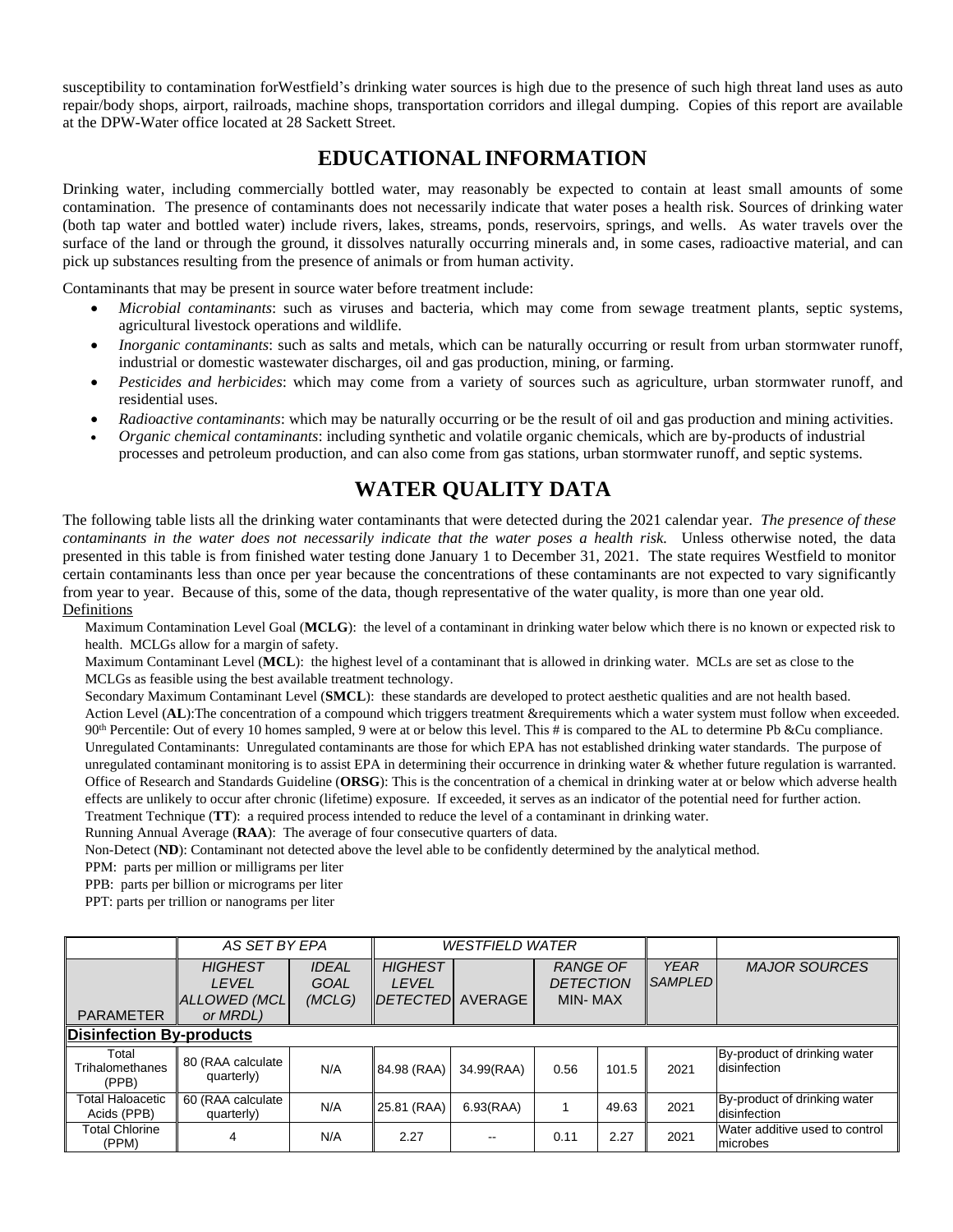| Inorganic Contaminants |                |                |      |      |      |      |      |                                                                                                   |
|------------------------|----------------|----------------|------|------|------|------|------|---------------------------------------------------------------------------------------------------|
| Arsenic (PPB)          | 10             | N/A            | 1.1  |      | 0.48 | 1.1  | 2021 | Erosion of natural deposits;<br>runoff from orchards and glass<br>& electronics production wastes |
| Barium (PPM)           | $\overline{2}$ | $\overline{2}$ | 0.23 | 0.13 | 0.01 | 0.23 | 2020 | Discharge of drilling wastes;<br>Erosion of natural deposits                                      |
| Chromium (PPB)         | 100            | 100            | 6    | 3.6  | 1.1  | 6    | 2020 | Discharge from steel and pulp<br>mills, natural deposit erosion                                   |
| Nickel (PPB)           | N/A            | N/A            | 5.1  | 3.2  | 1.2  | 5.1  | 2020 | Discharge from wastewater,<br>landfills, mining, and smelting                                     |
| Perchlorate (PPB)      | $\overline{2}$ | N/A            | 0.29 |      | 0.07 | 0.29 | 2021 | Rocket propellants, fireworks,<br>munitions, flares, blast agents                                 |
| PFAS6 (PPT)            | 20             | N/A            | 10.1 | 6.4  | 2.8  | 10.1 | 2021 | Manmade chemicals; used<br>in products to make them stain,<br>grease, heat & water resistant      |
| Sodium (PPM)           | N/A            | N/A            | 10   | 9.5  | 9    | 10   | 2021 | Erosion of natural deposits,<br>road salt                                                         |
| Nitrate (PPM)          | 10             | 10             | 1.6  | 0.86 | 0.63 | 1.6  | 2021 | Run-off from fertilizer, leaching from<br>septic tanks, sewage, natural<br>deposit erosion        |

| <b>Volatile Organic Contaminants</b>  |     |     |     |       |      |     |      |                                                              |  |  |
|---------------------------------------|-----|-----|-----|-------|------|-----|------|--------------------------------------------------------------|--|--|
| <b>Bromodichloromet</b><br>hane (PPB) | N/A | N/A | 7.5 | 2.84  |      | 7.5 | 2021 | Trihalomethane; by-product of<br>drinking water chlorination |  |  |
| Chloroform (PPB)*                     | N/A | N/A | 94  | 38.21 | 0.56 | 94  | 2021 | Trihalomethane; by-product of<br>drinking water chlorination |  |  |
| Chlorodibromomet<br>∥hane (PPB)       | N/A | N/A | 1.5 | 0.198 | 0.57 | 1.5 | 2021 | Trihalomethane: by-product of<br>drinking water chlorination |  |  |

\*Chloroform has an ORSG of 70PPB. Some people who drink water containing chloroform at high concentrations for many years could experience liver and kidney problems and may have an increased risk of cancer.

|                                                            | <b>GUIDELINE</b>                                                    | <b>WESTFIELD WATER</b>  |                                     |            |                               |                                                                                                                                                                                                                                                                                     |
|------------------------------------------------------------|---------------------------------------------------------------------|-------------------------|-------------------------------------|------------|-------------------------------|-------------------------------------------------------------------------------------------------------------------------------------------------------------------------------------------------------------------------------------------------------------------------------------|
|                                                            | <b>SMCL or ORSG AS</b><br><b>SET BY MassDEP IDETECTION</b><br>or HA | <b>HIGHEST</b>          | <b>RANGE OF</b><br><b>DETECTION</b> |            | <b>YEAR</b><br><b>SAMPLED</b> | <b>MAJOR SOURCES</b>                                                                                                                                                                                                                                                                |
| <b>PARAMETER</b>                                           | AS SET BY EPA                                                       |                         | <b>MIN</b>                          | <b>MAX</b> |                               |                                                                                                                                                                                                                                                                                     |
| <b>Secondary Contaminants</b>                              |                                                                     |                         |                                     |            |                               |                                                                                                                                                                                                                                                                                     |
| Aluminum (PPB)                                             | 200                                                                 | 20.1                    | 16.5                                | 20.1       | 2021                          | Erosion of natural deposits, residue from water treatment<br>process                                                                                                                                                                                                                |
| Chloride (PPM)                                             | 250                                                                 | 52.2                    | 2.43                                | 52.2       | 2021                          | Runoff and leaching from natural deposits, seawater<br>linfluence                                                                                                                                                                                                                   |
| Copper (PPM)                                               | 1                                                                   | 0.034                   | 0.011                               | 0.034      | 2021                          | Internal corrosion of household plumbing, erosion of<br>natural deposits                                                                                                                                                                                                            |
| Iron (PPB)                                                 | 300                                                                 | 328                     | 237                                 | 328        | 2021                          | Natural and industrial sources, aging and corrosion of iron<br>distribution system and household pipes                                                                                                                                                                              |
| Hardness (PPM of<br>$ CaCo3\rangle$                        | $-$                                                                 | 118                     | 14.8                                | 118        | 2021                          | Erosion of natural deposits                                                                                                                                                                                                                                                         |
| Manganese (PPB)~                                           | SMCL <sub>50</sub><br><b>ORSG 300</b>                               | 93                      | 86                                  | 93         | 2021                          | Natural sources as well was discharges from industrial<br>uses                                                                                                                                                                                                                      |
| <b>Total Dissolved Solids</b>                              | 500                                                                 | 214                     | 47                                  | 214        | 2021                          | Runoff and leaching from natural deposits, seawater<br>influence                                                                                                                                                                                                                    |
| Sulfate (PPM)                                              | 250                                                                 | 11.7                    | 6.41                                | 11.7       | 2021                          | Runoff and leaching from natural deposits, industrial<br>wastes                                                                                                                                                                                                                     |
| Zinc (PPM)                                                 | 5                                                                   | 0.374                   | 0.006                               | 0.374      | 2021                          | Household plumbing corrosion, erosion of natural deposits                                                                                                                                                                                                                           |
| <b>Unregulated Contaminants</b>                            |                                                                     |                         |                                     |            |                               |                                                                                                                                                                                                                                                                                     |
|                                                            |                                                                     | AVG<br><b>DETECTION</b> | <b>MIN</b>                          | <b>MAX</b> | <b>YEAR</b>                   |                                                                                                                                                                                                                                                                                     |
| Perfluorooctane<br><b>Sulfonate Acid PFOS</b><br>$ $ (PPT) | PFAS have a 20<br>PPT MCL for<br>PFAS6 compounds                    | 3.35                    | 2.8                                 | 4.4        | 2021                          | Surfactant or emulsifier; used in fire-fighting foam, circuit board<br>etching acids, alkaline cleaners, floor polish, and as a pesticide<br>active ingredient for insect bait traps; U.S. manufacture of PFOS<br>phased out in 2002; however, PFOS is still generated incidentally |
| PerfluoroOctanoic<br>Acid PFOA (PPT)                       | and are otherwise<br>unregulated<br>contaminants with a             | 2.3                     | 2.2                                 | 2.4        | 2021                          | Manmade chemicals; used                                                                                                                                                                                                                                                             |
| ومروم والمعرمان بالإسماك                                   |                                                                     |                         |                                     |            |                               |                                                                                                                                                                                                                                                                                     |

US EPA HA for PFOS and PFOA of  $(PPT)$   $P$ FOS and PFOA or  $3.3$   $3.3$   $3.3$   $3.3$   $2021$ combination in products to make them stain, grease, heat and water resistant Perfluorohexan Sulfonic Acid PFHxS<br>(PPT)

~US EPA &MassDEP have established a lifetime health advisory (HA) of 300 ppb for manganese to protect against concerns of potential neurological effects, & 1-day &10-day HA of 1000 ppb for acute exposure

**Lead and Copper**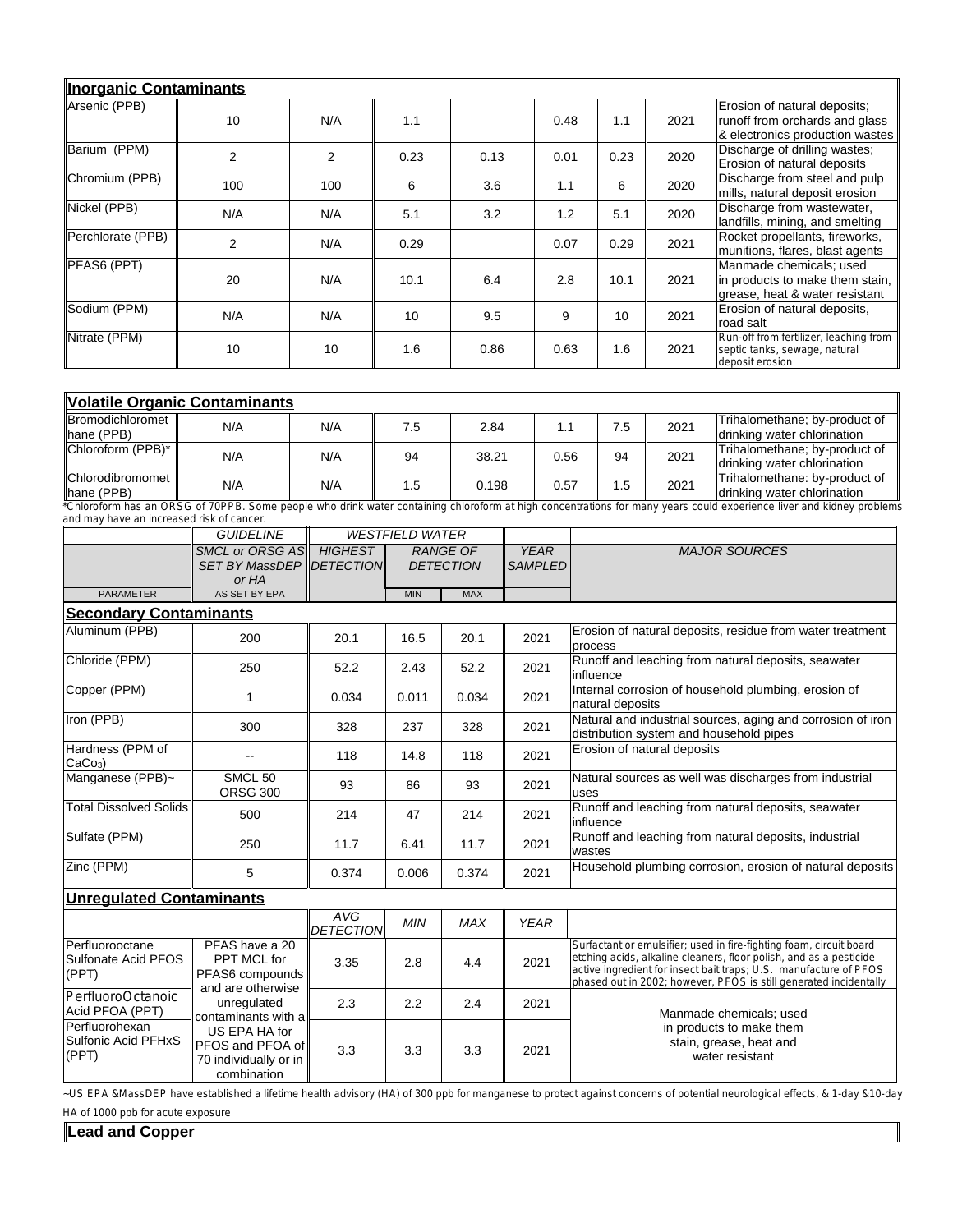|                               | 90 <sup>th</sup><br>Percentile | Action<br>Level             | <b>MCLG</b>                                        | # of sites<br>sampled |                    | # of sites<br>above the AL | Year<br>Sampled | Possible source of<br>contamination        |  |
|-------------------------------|--------------------------------|-----------------------------|----------------------------------------------------|-----------------------|--------------------|----------------------------|-----------------|--------------------------------------------|--|
| Lead (PPB)                    | 1.1                            | 15                          | 0                                                  | 122                   |                    |                            | 2021            | Corrosion of household<br>plumbing systems |  |
| Copper (PPM)                  | 0.178                          | 1.3                         | 1.3                                                | 122                   |                    |                            | 2021            | Corrosion of household<br>plumbing systems |  |
| Turbidity                     | TТ                             | of Samples in<br>Compliance | Lowest Monthly %   Highest Detected Daily<br>Value |                       | Violation<br>(Y/N) |                            |                 | Possible Source of Contamination           |  |
| Daily<br>Compliance (NTU)     | 5                              | ----                        | 0.49                                               |                       | N                  |                            | Soil runoff     |                                            |  |
| <b>Monthly</b><br>Compliance^ | At least 95%                   | 100                         |                                                    |                       | N                  |                            |                 |                                            |  |

Turbidity is a measure of the cloudiness of the water. We monitor it because it is a good indicator of water quality.

^ Monthly turbidity compliance is related to a specific treatment technique (TT). Our system filters the water so at least 95% of our samples each month must be below the turbidity limits specified in the regulations.

# **AVAILABILITY OF MONITORING DATA FOR UNREGULATED CONTAMINANTS**

As required by US Environmental Protection Agency (EPA), our water system has sampled for a series of unregulated contaminants. Unregulated contaminants are those that don't yet have a drinking water standard set up by the EPA. The purpose of monitoring for these contaminants is to help EPA decide whether the contaminants should have a public health protection standard. The most recent round of sampling was called the Unregulated Contaminant Monitoring Rule 4 (UCMR4) and those results were reported on the Water Quality Report when they were taken in 2019 and 2020.

If you want to speak with someone in the Water Division about the results, please contact Systems Engineer Heather Stayton by email h.stayton@cityofwestfield.org , phone 413-572-6226 or by mail 28 Sackett Street, Westfield, MA 01085.

## **VULNERABILITY**

Some people, who drink water containing trihalomethanes in excess of the MCL over many years, experience problems with their liver, kidneys, or central nervous systems, and may have increased risk of getting cancer. Some people may be more vulnerable to contaminants in drinking water than the general population. Immuno-compromised persons such as those with cancer undergoing chemotherapy, persons who have undergone organ transplants, people with HIV/AIDS or other immune system disorders, some elderly, and infants can be particularly at risk from infections. These people should seek advice from their health care providers. EPA/CDC guidelines on appropriate means to lessen the risk of infection by cryptosporidium and other microbial contaminants are available from the Safe Drinking Water Hotline (**800-426-4791).**

Lead: If present, elevated levels of lead can cause serious health problems, especially for pregnant women and young children. Lead in drinking water is primarily from materials and components associated with service lines and home plumbing. The Westfield Department of Public Works, Water Division, is responsible for providing high quality drinking water, but cannot control the variety of materials used in plumbing components. When your water has been unused for several hours you can minimize the potential for lead exposure by flushing your tap for 30 seconds to 2 minutes before using water for drinking or cooking. If you are concerned about lead in your water, you may wish to have your water tested. Information on lead in drinking water, testing methods, and steps you can take to minimize exposure is available from the Safe Drinking Water Hotline or at *http://www.epa.gov/safewater/lead*.



#### **800-426-4791**

Contact EPA's Safe Drinking Water Hotline for more information about contaminants and potential health effects and EPA/CDC guidelines on appropriate means to lessen the risk of infection by Cryptosporidium and other microbial contaminants.

# **WHAT CAN YOU DO TO HELP PROTECT YOUR DRINKING WATER?**

Protect your drinking water quality:

- **Have your septic tank pumped every two years,**
- **Never dump hazardous substances down sewer or storm drains,**
- $\rightarrow$  Properly dispose of pet waste, and
- **Apply pesticides and fertilizers minimally and according to manufacturer's instructions.**

Improper management of household hazardous waste, septic systems, lawn care and pet waste can all contribute to groundwater contamination!

**If you are interested** in knowing more about Water in Westfield and the Westfield Department of Public Works, Water Division, please call our office at 572-6226 or visit our web page at *www.cityofwestfield.org/657/Water*.Or plan to attend a meeting of the Board of Water Commissioners*.* Ronald J. Cole, John Niedzielski, and Joseph Popielarczyk make up the Water Commission. Meetings are typically the first Tuesday of each month at 7:00 p.m. in City Hall, Room 201 or via teleconference. These meetings are open to the public. Everyone is encouraged to attend and participate.